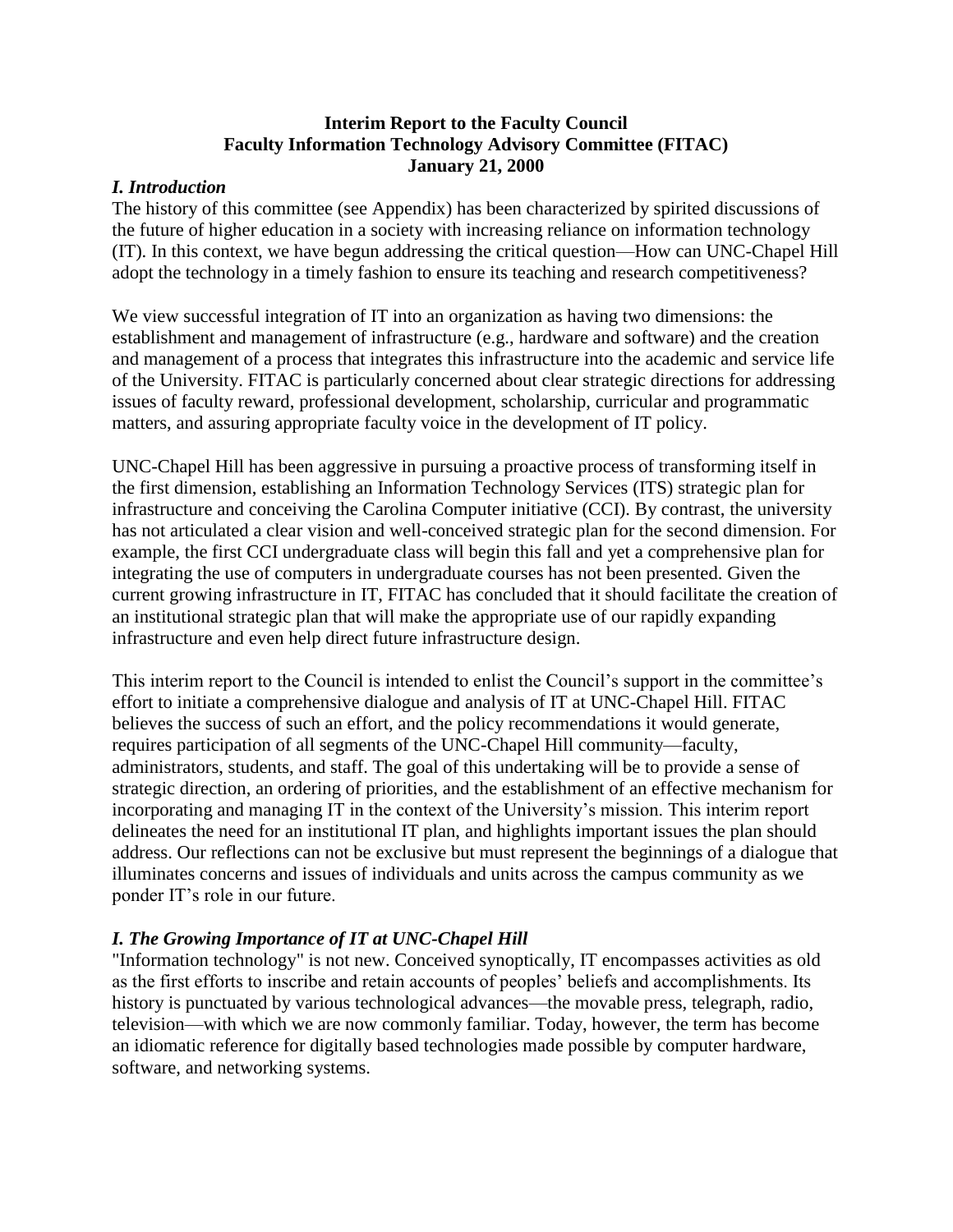Most members of the UNC-Chapel Hill community recognize the inevitable growing importance of IT in our teaching, research, service, and administration. Many also recognize the remarkable range of activities that IT supports. IT allows scholars near-universal access to the rarest of Islamic manuscripts, permits students to conduct chemistry experiments in ways not previously thought possible, and encourages faculty to interact with colleagues across the nation and throughout the world on a daily, if not hourly, basis. Clearly, the University would be intellectually poorer if IT were absent, and our students would be ill-served if they were not prepared by us to function creatively and effectively in the technology-rich world that awaits them after graduation.

IT can make a critically important contribution to the realization of the University's mission if it is effectively integrated and used thoughtfully and with clear purpose. The committee acknowledges the contributions of the Vice Chancellor of Information Technology Services at implementing the infrastructure dimension for IT integration and those academic units, faculty, and staff who have taken the lead on finding the time and resources to begin adopting IT productively. We believe, however, that far more must be done. Future policy and practice comprising a programmatic (second dimension) strategic plan must be informed by a comprehensive and rigorous review of the issues and opportunities at stake in our IT investments.

To this end, FITAC believes that efforts to integrate IT into our culture will be meaningful only when as an institution of diverse constituencies we collaborate to craft the directions, priorities, and processes by which IT will become an integral component of the University's intellectual enterprise. Achievement of this goal will require extensive and vigorous discussion among our community. This is especially true when one considers both the contextual and substantive issues at stake in IT policy.

# *II. IT in Context: Constraints and Opportunities*

Information technology is not cheap. Considered in terms of both monetary and human-resource commitments, IT represents an enormous investment for the University. Wise choices in this matter are further complicated by the fact that IT policy has been, and will for some time continue to be, developed in an environment of dynamic, rapid change. Given the profound consequences IT decisions have for our students, colleagues, and co-workers, FITAC has become quite concerned that questions about the broader contextual issues shaping IT policy be proactively addressed. Four such issues and concomitant questions were of particular concern to the Committee:

- $\circ$  The IT "Revolution": Many argue that IT will revolutionize teaching, learning, and scholarship; others scoff at such claims. If for no other reason, these responses make it imperative that IT policy address very basic questions: What will IT's role be in our future? How should IT be used in our teaching, research, service, and administrative activities?
- o Efficient Technology Utilization: The pace of technological change is daunting. Hardware, software, and use-practices often become obsolete in a few years, if not months. How do we balance effectively between the need to keep up with technology advances, and limit our investments to the technologies that are most effective and efficient given our use-needs?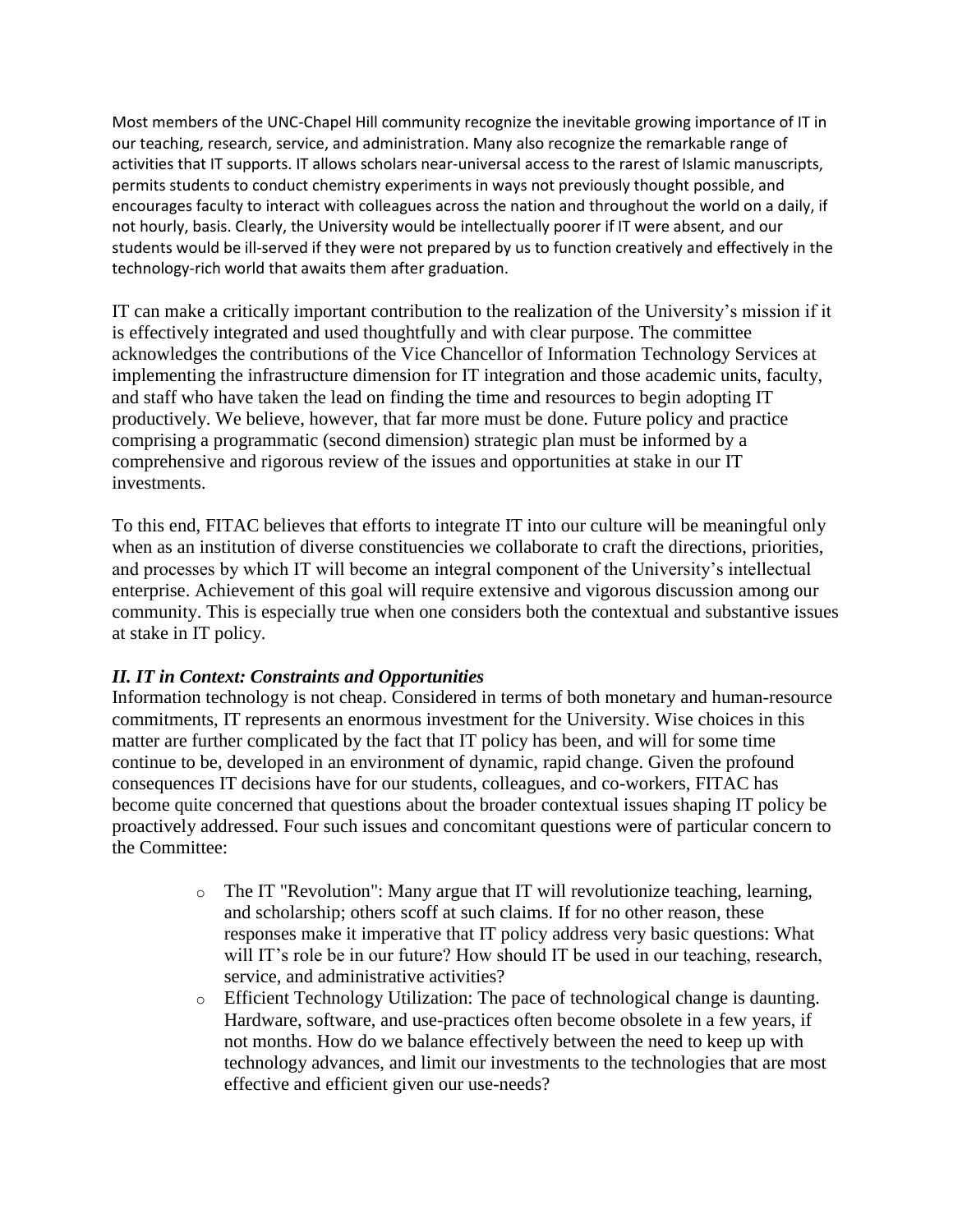- o Technology Adoption: UNC-Chapel Hill is not the only institution of higher education confronting these issues. Some of our peers are moving forward more quickly with the diffusion of this innovation into their institutional cultures. In what ways should we adopt IT? How can IT adoption be facilitated? Can we exert what we believe to be an appropriate role in leading the integration of technology into academic life while still learning from the experiences of others?
- o IT Policy Authority: Institutional dynamics are a critical element in how IT issues are addressed and IT policy established. UNC-Chapel Hill functions as an integral member of the UNC system and our policies and practices must complement those of our sister institutions. At the same time, UNC-Chapel Hill must retain sufficient prerogative authority to address our unique circumstances. Moreover, there are critical questions regarding how IT decisions here at UNC-Chapel Hill will be made, implemented, and enforced. What form will the structure and authority of IT decision-making take at UNC-Chapel Hill? How will that authority work in relation to the UNC system and in relation to academic, administrative and service units across the campus?

#### *III. IT at Carolina: Identifying Issues of Substance*

In addition to broad contextual issues that will shape the way IT policy will be made, FITAC has begun identifying specific concerns that bear on the substance of the IT policy and practices Carolina needs to develop. For the most part, these concerns are about "fitting" IT with existing practices.

- o Faculty Rewards: Accumulating evidence indicates IT will consume greater amounts of faculty time and will become a robust, substantive scholarly enterprise. As we learn how to use IT more effectively, as we transform our scholarship and scholarly materials into forms more amenable to IT, and as we seek to learn of IT's impact on our lives and the lives of others, the contours of academic life will change. Yet much of this effort and scholarship will not fit within traditional standards we use to define,evaluate, and reward academic excellence and achievement. What incentives or inducements must we provide for faculty to pursue IT-based learning, teaching, and scholarship? What changes must we consider in rewarding faculty when they do pursue IT? How will copyright and intellectual property be allocated and protected in this changing environment?
- o Professional Development and Security: There is growing debate about the effects of IT use on contractual relations and working conditions for faculty and staff in higher education. How will IT policy be managed to guarantee that University employees enjoy appropriate career security and opportunities to acquire IT skill and expertise for teaching and research?
- o Academic Uses: Much of the ongoing discussion about IT turns on questions of how different clienteles can be served by IT applications. For example, oncampus use may differ from distance education use, or baccalaureate uses may differ from graduate and professional education uses. How will UNC-Chapel Hill sort through these issues and respond in appropriate ways to the different pedagogical needs of different clienteles?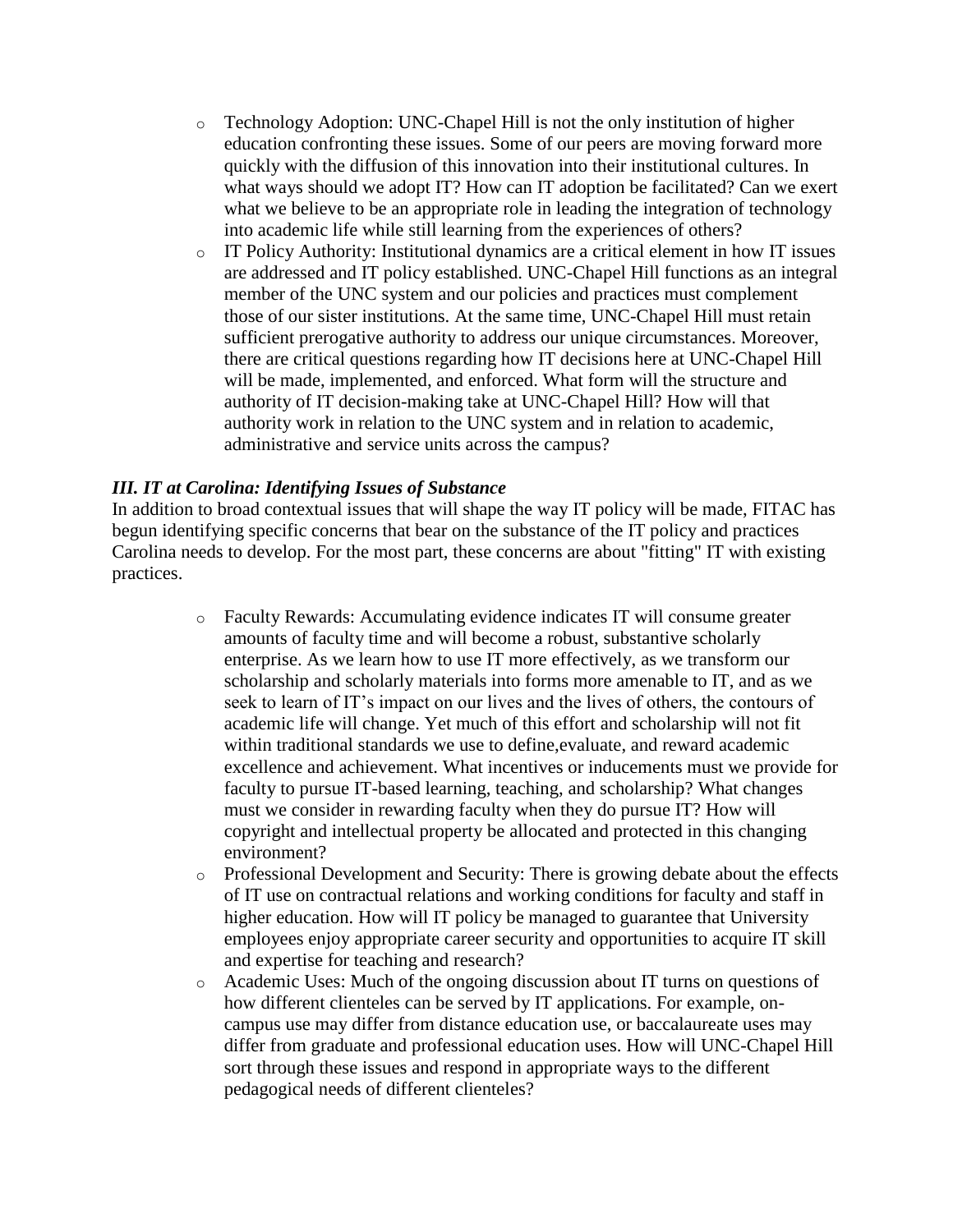- o Resource Utilization: Even the best efforts of faculty, students, and staff will be for naught without support for their efforts. How will we determine the distribution of resources for hardware, software, technical support, instructional design, and education/training for those using the technology? What levels of support are appropriate given the programmatic IT strategic goals established for UNC-Chapel Hill? How will we provide for regular assessment of IT uses in teaching and learning?
- o Funding: Finally, all of these issues must be decided within the constraints of available resources. Decisions to support IT will inevitably layer additional demands on institutional resources, and in some cases these decisions will be further complicated by the status of initiatives undertaken by individual units. From what sources will IT activities be funded? Will IT expenditures be controlled by a centralized authority, or will individual units be given flexibility in meeting their own IT needs? How will revenues generated by IT activities be managed? Will there be guidelines for public/private and inter-institutional partnerships involving IT?

### *IV. Conclusion*

We are at the embryonic phase of IT's profound and critical impact on Carolina's prosperity. Thoughtful conceptualization, open decision-making, and effective and efficient implementation of IT policy will profoundly impact Carolina's future success. To ensure success, the University needs a vision for how IT will serve its mission and how specifically it can be achieved. To this end, FITAC asks faculty, administrators, students, and staff to collaborate with us in our inquiries and discussions. Our plan is to carry out during the Spring 2000 semester a dialogue on IT at Carolina through meetings, focus groups, forums, print, and informal conversations. We will in the coming weeks roll out a schedule of activities that will be advertised broadly to ensure maximum input from all corners of the university. Our goal is to produce, by semester's end, a "working draft" statement of vision and strategic directions for information technology at UNC-Chapel Hill. The document will serve to focus institutional attention on this critically important issue and provide a framework upon which a final, comprehensive IT strategic plan can be crafted.

We are asking for your participation and guidance as we develop a working draft of an IT strategic plan. To begin, share our undertaking and discuss your IT concerns with your colleagues and co-workers. And, feel free to contact any member of FITAC individually, contact FITAC by e-mail <fitac99@listserv.unc.edu>, join the discussion on FITAC's web site <http://www.unc.edu/cit/fitac/discuss.html >, or attend any of the sessions FITAC and its subcommittees will be holding over the semester as it gathers data, perspectives, and ideas that will form the foundation of a working draft of an IT strategic plan. Please join us in this important project.

Respectfully submitted,

Faculty Information Technology Advisory Committee

Bill Balthrop, Chair of FITAC, Department of Communication Studies Bob Adler, Kenan-Flagler School of Business